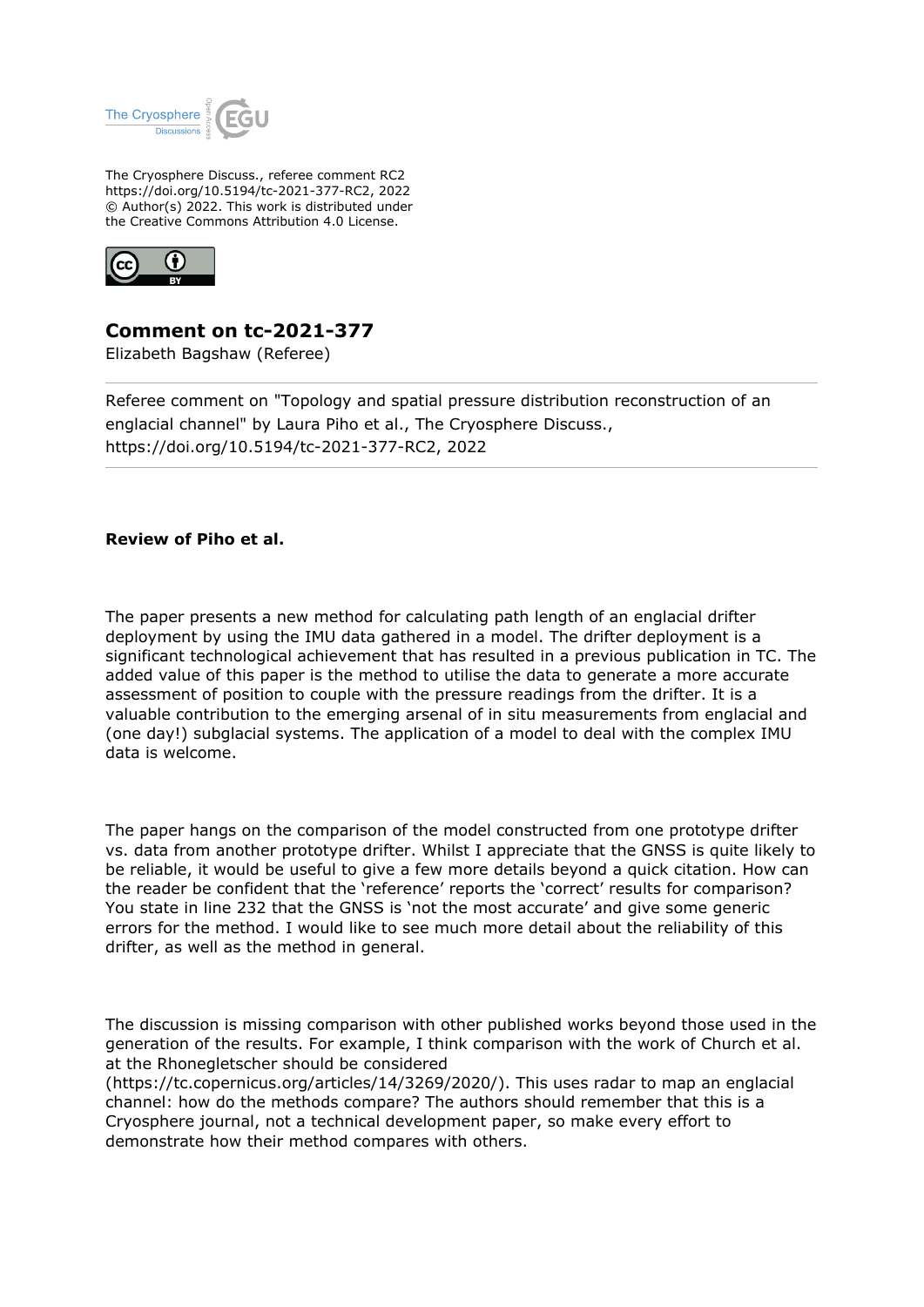I would also recommend looking to other disciplines for validation: for example, Maniatis 2021 reviews the application of IMU sensors for geomorphology (https://onlinelibrary.wiley.com/doi/abs/10.1002/esp.5197). I would also recommend closing the discussion with a sentence on the glaciological implications of the paper. Essentially: we can measure step-pool sequences, so what…?

## **Detailed comments**

Sentence 1 and 2 of the abstract don't really follow – sentence 1 states glacier hydrology is about the whole system, whereas sentence two states it is purely subglacial pathways. Suggest rephrasing sentence 2. Sentence 3 also needs attention: two 'pathways' in same sentence. I think the abstract needs to be upfront about these being englacial measurements, and why those are important for glaciology: at the moment you undersell what is a great technological achievement by trying to frame it as a subglacial experiment when you did not go into the subglacial environment.

L42-49: this paragraph doesn't quite convince me that this is new and exciting work. To the non-specialist (in this case, most of the readership of the Cryosphere), the follow on work from the last paper sounds incremental. Can you explain what you did and why it was important in more simple terms in this paragraph?

L65: '65 kg heavy' doesn't quite work. Remove the heavy or replace with mass.

L74: suggest clarifying that these are long-lived englacial channels.

Table 1: can you define 'complete data deployment' in the legend?

Figure 4 is really helpful. Can you give a reference for iHMM in the legend – it is described in detail in the text, but the figure appears before.

L177: Here you state the geometry of the channel is known (presumably because you can see it), but state the reference is the GNSS drifter. As stated above, this is also a prototype. What I'm wondering is if you just mapped the channel either doing a walkover or aerial imagery to validate your reference? You state later that you attempt to use Planet imagery for the englacial channel – did you try this for the supraglacial channel?

L215-222 is really interesting. I like the comparison with historic data.